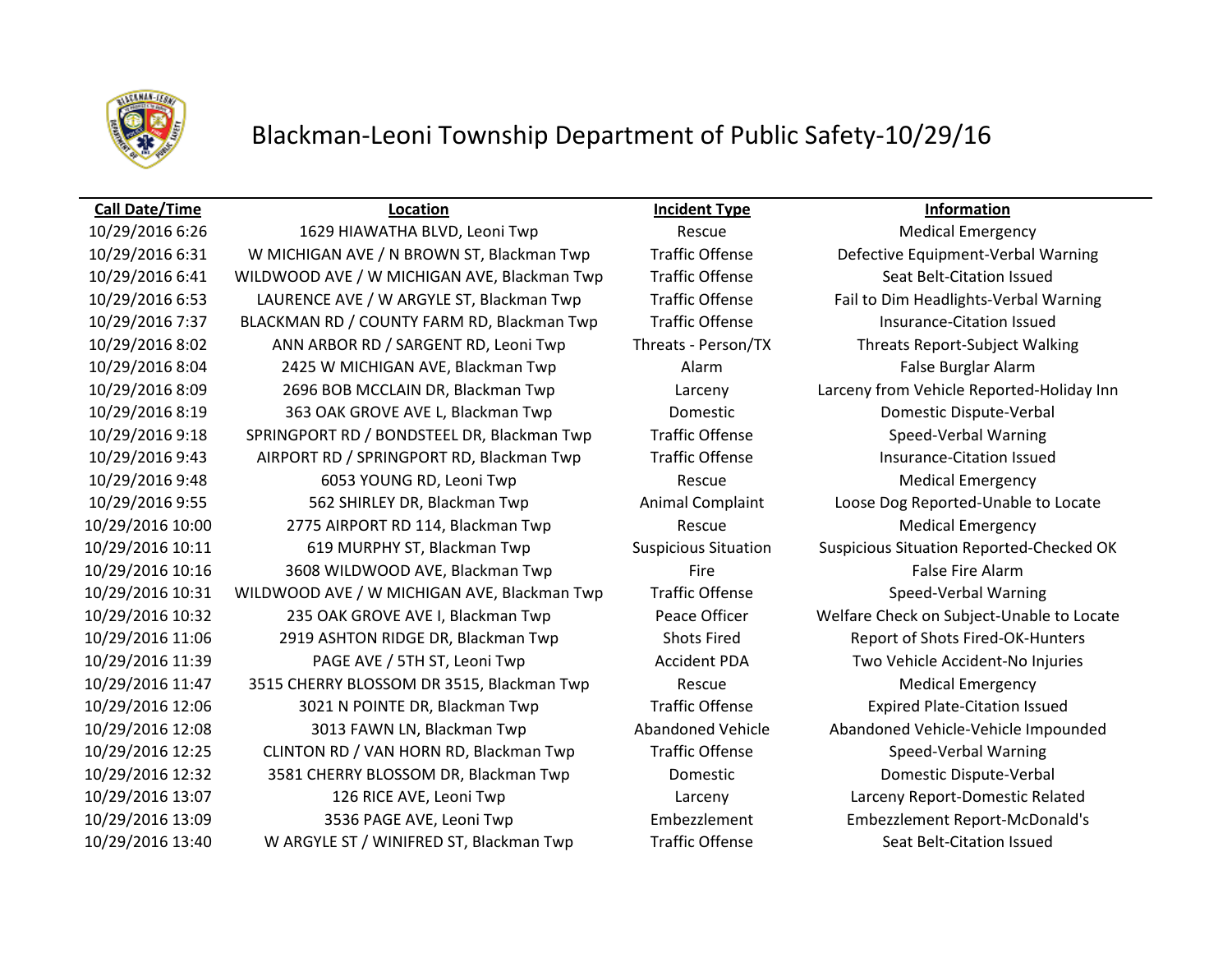

### **Call Date/Time Location Incident Type Information**

10/29/2016 13:48 W ARGYLE ST / MAYNARD AVE, Blackman Twp Traffic Offense Stop Sign-Verbal Warning 10/29/2016 13:51 BRYANT AVE / W ARGYLE ST, Blackman Twp Traffic Offense Stop Sign-Verbal Warning 10/29/2016 13:52 2522 LANSING AVE, Blackman Twp Alarm False Burglar Alarm 10/29/2016 14:03 2777 AIRPORT RD, Blackman Twp MDOP Damage to Vehicle Reported-Meijer 10/29/2016 14:25 3292 GREYSTONE ST, Blackman Twp Rescue Medical Emergency 10/29/2016 14:34 2120 LANSING AVE, Blackman Twp Suspicious Situation Suspicious Situation Reported-Checked OK 10/29/2016 14:40 HAWKINS RD / SEYMOUR RD, Leoni Twp Accident PI Two Vehicle Accident-Injuries 10/29/2016 16:25 137 W I 94, Blackman Twp Traffic Hazard Hazard-Chair in Roadway 10/29/2016 16:54 1036 VIRGINIA WAY, Blackman Twp Alarm False Burglar Alarm 10/29/2016 17:26 2777 AIRPORT RD, Blackman Twp Larceny Shoplifter-Meijer 10/29/2016 17:36 N ELM AVE / SEYMOUR AVE, Blackman Twp Traffic Offense Expired Plate-Verbal Warning 10/29/2016 17:46 W PARNALL RD / HILDA ST, Blackman Twp Traffic Offense Expired Plate-Citation Issued 10/29/2016 18:14 1700 W MICHIGAN AVE, Blackman Twp Larceny Shoplifter-Wal-Mart 10/29/2016 18:20 44 N US 127, Blackman Twp Accident PDA Two Vehicle Accident-No Injuries 10/29/2016 19:04 ANN ARBOR RD / HACKETT ST, Leoni Twp Traffic Offense Speed-Verbal Warning 10/29/2016 19:10 145 W I 94, Leoni Twp Motorist Assist Motorist Assist-Vehicle Problems 10/29/2016 19:12 E MICHIGAN AVE / N SUTTON RD, Leoni Twp Traffic Offense Defective Equipment-Verbal Warning 10/29/2016 19:23 545 ROYAL DR, Blackman Twp Peace Officer Welfare Check on Subject-Unable to Locate 10/29/2016 19:51 135 BENNETT DR, Leoni Twp Domestic Domestic Dispute-Verbal 10/29/2016 20:32 LANSING AVE / ANDREW AVE, Blackman Twp Traffic Offense Defective Equipment-Verbal Warning 10/29/2016 20:46 S US 127 / W I 94, Leoni Twp Motorist Assist Motorist Assist-Vehicle Problems 10/29/2016 20:47 E I 94 / RACE RD, Leoni Twp Traffic Hazard Hazard-Dog Running on Freeway 10/29/2016 20:50 W GANSON ST / LONGFELLOW AVE, Blackman Twp Traffic Offense Speed-Verbal Warning 10/29/2016 21:03 5419 RIVES JUNCTION RD, Blackman Twp Suicide Suicidal Subject-Transported to Hospital

10/29/2016 15:05 3588 PAGE AVE, Leoni Twp Assault Assault Assault Assault Report-Menard's-Prosecutor Review 10/29/2016 15:12 3610 FLANSBURG RD, Leoni Twp Domestic Domestic Assault Report-Prosecutor Review 10/29/2016 20:19 1850 W MICHIGAN AVE, Blackman Twp Larceny Larceny from Vehicle Reported-Westwood Mall 10/29/2016 20:23 3437 NORTHLANDS AVE, Blackman Twp Citizen Assist Citizen Assist-Subject Locked Out of Luggage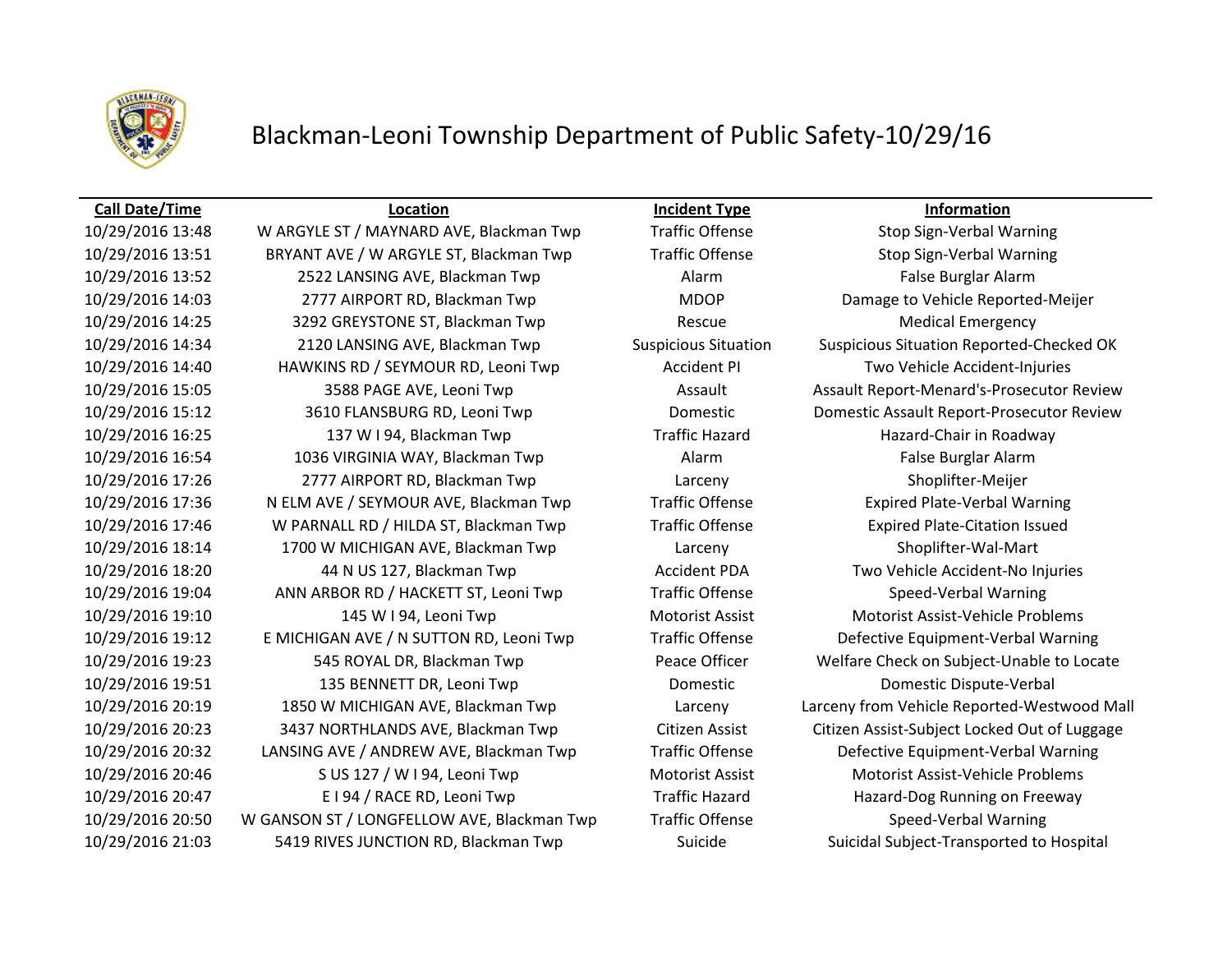

### **Call Date/Time Location Incident Type Information**

10/29/2016 21:31 7407 E MICHIGAN AVE, Leoni Twp Fire Fire Gas Leak-Residential Meter 10/29/2016 22:05 N BROWN ST / W MICHIGAN AVE, Blackman Twp Traffic Offense Expired Plate-Citation Issued 10/29/2016 22:09 4016 LOCUST, Blackman Twp Inspection Prop Property Check-Caller Heard Noises Outside-OK 10/29/2016 22:13 LANSING AVE / BURT AVE, Blackman Twp Domestic Domestic Dispute-Verbal 10/29/2016 22:14 3501 WILDWOOD AVE, Blackman Twp Inspection Prop Property Check-Airport Lanes-OK 10/29/2016 22:22 4438 PAGE AVE, Leoni Twp Alarm False Burglar Alarm 10/29/2016 22:29 238 AMOS ST, Blackman Twp Suspicious Situation Suspicious Situation Reported-Checked OK 10/29/2016 22:32 N US 127 / W M 50, Blackman Twp Traffic Offense Improper Plate Display-Citation Issued 10/29/2016 22:34 3300 W PARNALL RD, Blackman Twp Inspection Prop Property Check-Township Park 10/29/2016 22:49 4438 PAGE AVE, Leoni Twp Alarm False Burglar Alarm 10/29/2016 23:07 E I 94 / N US 127, Blackman Twp Traffic Offense Speed-Citation Issued 10/29/2016 23:25 138 W I 94, Blackman Twp Traffic Offense Speed-Verbal Warning 10/29/2016 23:36 2120 LANSING AVE, Blackman Twp Domestic Domestic Dispute-Verbal 10/29/2016 23:41 W I 94 / WHIPPLE RD, Leoni Twp Traffic Offense Speed-Verbal Warning 10/29/2016 23:46 LANSING AVE / SAINT CLAIR AVE, Jackson Traffic Offense Improper Plate Display-Citation Issued 10/29/2016 23:48 6001 ANN ARBOR RD, Leoni Twp Suspicious Situation Suspicious Vehicle Reported-Checked OK 10/29/2016 23:51 W MICHIGAN AVE / LAURENCE AVE, Blackman Twp Inspection Prop Property Check-Homestead Barn Sales-OK 10/30/2016 0:08 2415 WILDWOOD AVE, Blackman Twp Suspicious Situation Suspicious Subjects Reported-Unable to Locate 10/30/2016 0:12 PAGE AVE / LAMOINE AVE, Leoni Twp Traffic Offense Speed-Verbal Warning 10/30/2016 0:24 PONDEROSA DR / RIDGEWOOD VISTA DR, Leoni Twp Assist Assist Assist to Michigan State Police 10/30/2016 0:59 S US 127 / W I 94, Blackman Twp Traffic Offense Speed-Verbal Warning 10/30/2016 1:20 W MICHIGAN AVE / N BROWN ST, Blackman Twp Traffic Offense Defective Equipment-Verbal Warning 10/30/2016 1:24 W MICHIGAN AVE / N BROWN ST, Blackman Twp Traffic Offense Suspended License-Citation Issued 10/30/2016 1:32 N ELM AVE / BLAKE RD, Blackman Twp Traffic Offense Speed-Citation Issued 10/30/2016 1:41 E MICHIGAN AVE / E GANSON ST, Blackman Twp Traffic Offense Speed-Verbal Warning 10/30/2016 1:41 BUNKERHILL RD / COON HILL RD, Henrietta Twp Assist Assist to Jackson County Sheriff's Department 10/30/2016 1:44 440 PEPPERTREE CIR B, Summit Twp Assist Assist to Jackson County Sheriff's Department 10/30/2016 2:13 2777 AIRPORT RD, Blackman Twp Traffic Offense Improper Lane Use-Verbal Warning